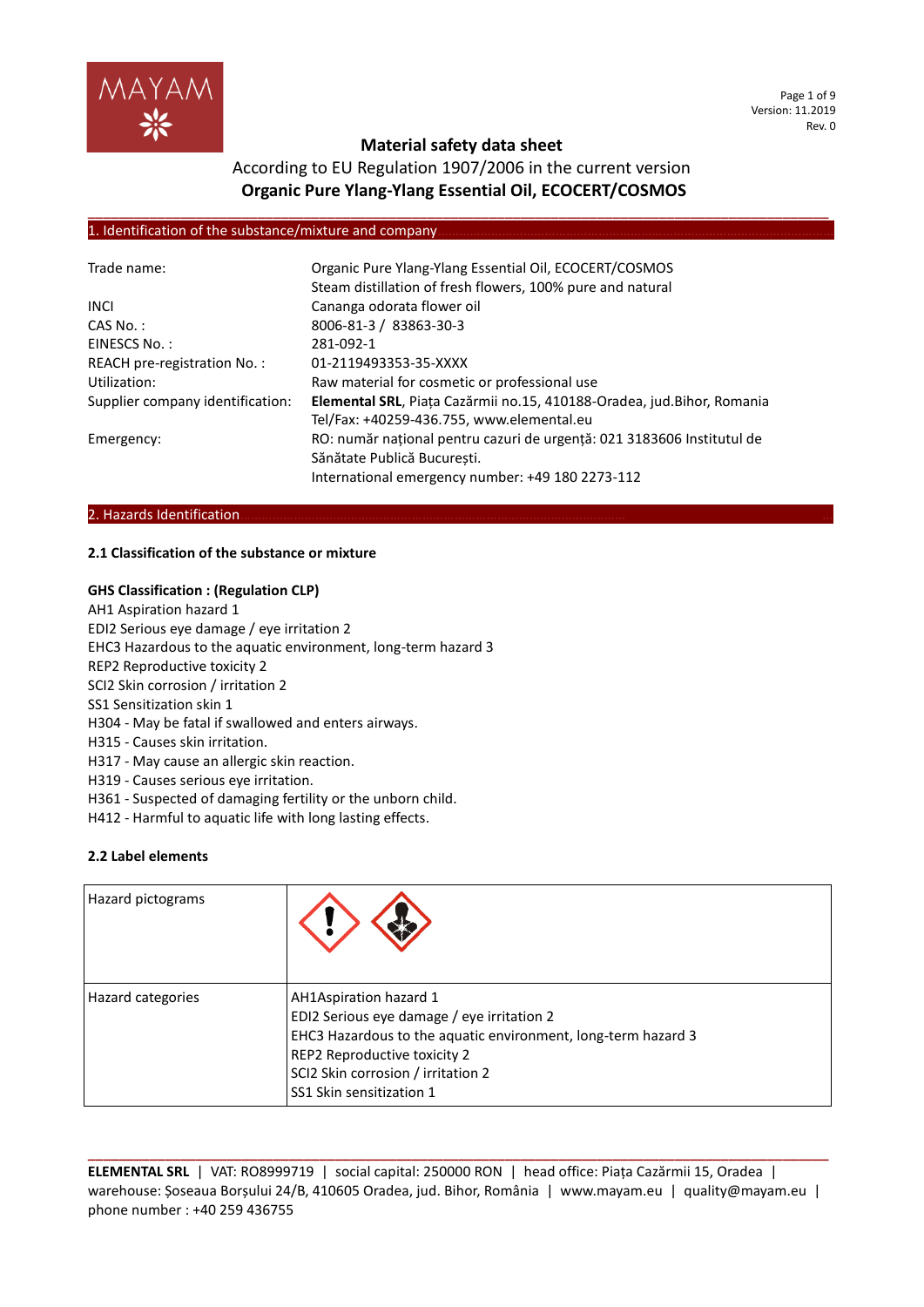

Page 2 of 9 Version: 11.2019 Rev. 0

# **Material safety data sheet**

# According to EU Regulation 1907/2006 in the current version **Organic Pure Ylang-Ylang Essential Oil, ECOCERT/COSMOS**

| <b>Hazard statements</b> | H304 - May be fatal if swallowed and enters airways.<br>H315 - Causes skin irritation.<br>H317 - May cause an allergic skin reaction.<br>H319 - Causes serious eye irritation.<br>H361 - Suspected of damaging fertility or the unborn child.<br>H412 - Harmful to aquatic life with long lasting effects.                                                                                                                                                                                                                                                                                                                                                                                                                                                                                                                                   |
|--------------------------|----------------------------------------------------------------------------------------------------------------------------------------------------------------------------------------------------------------------------------------------------------------------------------------------------------------------------------------------------------------------------------------------------------------------------------------------------------------------------------------------------------------------------------------------------------------------------------------------------------------------------------------------------------------------------------------------------------------------------------------------------------------------------------------------------------------------------------------------|
| Precautionary statements | P273 - Avoid release to the environment.<br>P280 - Wear protective gloves/protective clothing/eye protection/face protection.<br>P301+P310 - IF SWALLOWED: Immediately call a POISON CENTER/doctor.<br>P302+P352 - IF ON SKIN: Wash with plenty of water.<br>P305+P351+P338 - IF IN EYES: Rinse cautiously with water for several minutes.<br>Remove contact lenses, if present and easy to do. Continue rinsing.<br>P308+P313 - IF exposed or concerned: Get medical advice/attention.<br>P332+P313 - If skin irritation occurs: Get medical advice/attention.<br>P333+P313 - If skin irritation or rash occurs: Get medical advice/attention.<br>P337+P313 - If eye irritation persists: Get medical advice/attention.<br>P501 - Dispose of contents/ container in accordance with local/ regional/ national/<br>international regulation. |

### **2.2 Other hazards**

### Contains: **beta-Caryophyllene, Geranyl acetate, Linalool, Farnesol, p-Methylanisole**

### 3. Declaration of ingredients

Product not concerned by the component list.

### **3.1. Substances**

| <b>Material</b>    | C.A.S     | <b>EINECS</b> | <b>Risk Symbol</b>                                                   | %     |
|--------------------|-----------|---------------|----------------------------------------------------------------------|-------|
| beta-Caryophyllene | 87-44-5   | 201-746-1     | AH1, SS1B - H304, H317                                               | 25.00 |
| Benzyl benzoate    | 120-51-4  | 204-402-9     | ATO4, EHA1, EHC2 - H302, H400,<br>H411                               | 15.00 |
| Geranyl acetate    | 105-87-3  | 203-341-5     | EHC3, SCI2, SS1B - H315, H317,<br>H412                               | 10.00 |
| Linalool           | 78-70-6   | 201-134-4     | EDI2, SCI2, SS1B - H315, H317,<br>H319                               | 6.00  |
| Benzyl salicylate  | 118-58-1  | 204-262-9     | EHC3, SS1B - H317, H412                                              | 5.00  |
| Farnesol           | 4602-84-0 | 225-004-1     | EDI2, SCI2, SS1B - H315, H317,<br>H319                               | 5.00  |
| p-Methylanisole    | 104-93-8  | 203-253-7     | ATO4, EHC3, FL3, REP2, SCI2-<br>3.00<br>H226, H302, H315, H361, H412 |       |

**ELEMENTAL SRL** | VAT: RO8999719 | social capital: 250000 RON | head office: Piața Cazărmii 15, Oradea | warehouse: Șoseaua Borșului 24/B, 410605 Oradea, jud. Bihor, România | www.mayam.eu | quality@mayam.eu | phone number : +40 259 436755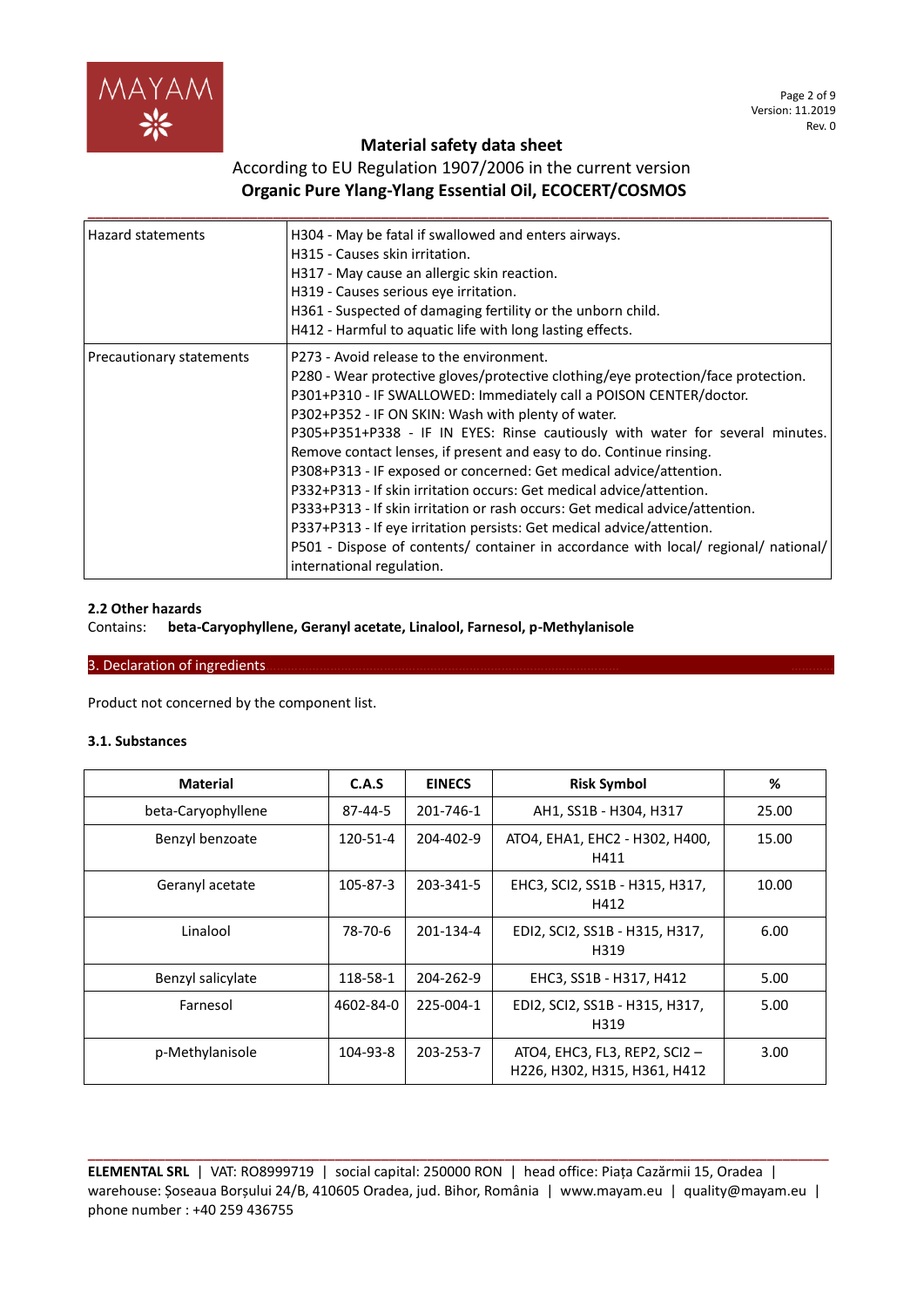

**\_\_\_\_\_\_\_\_\_\_\_\_\_\_\_\_\_\_\_\_\_\_\_\_\_\_\_\_\_\_\_\_\_\_\_\_\_\_\_\_\_\_\_\_\_\_\_\_\_\_\_\_\_\_\_\_\_\_\_\_\_\_\_\_\_\_\_\_\_\_\_\_\_\_\_\_\_\_\_\_\_\_\_\_\_\_\_\_\_\_\_\_\_\_\_\_**

According to EU Regulation 1907/2006 in the current version **Organic Pure Ylang-Ylang Essential Oil, ECOCERT/COSMOS**

**3.2. Mixtures** Not concerned

4. First aid measures………………………………………………………………………………………… ………

#### **4.1 Description of first aid measures**

**Contact with skin :** Wash immediately and abundantly with water and soap. Rinse then with clear water.

**Contact with eyes :** Abundant rinsing with water (15 minutes open eyelids) then washing with an ocular lotion standard Dacryoserum. In case of disorder, consult an ophthalmologist.

**In the event of swallowing :** Do not induce vomiting, maintain the patient at rest. Resort to the medical care.

**In the event of excessive inhalation :** Move the victim to fresh air. Get medical advice immediately.

**Soiled clothing :** Withdraw soiled clothing and re-use them only after decontamination.

### 5. Fire fighting measures.

#### **5.1. Extinguishing media**

Recommended : foam, dry powder, carbon dioxide (CO2) Inadvisable : avoid full water jet

### **5.2. Special hazards arising from the substance or mixture**

**Flammability :** The product is not flammable **Prevention:** Do not smoke. Do not use flame near.

### **5.3. Advice for firefighters**

Never use a direct stream of water.

#### 6. Accidental release measures.

**6.1. Personal precautions, protective equipment and emergency procedures**

Use appropriate personal protective equipment during clean-up.

#### **6.2. Environmental precautions**

Do not allow to enter sewers/ surface or ground water.

#### **6.3. Methods and material for containment and cleaning up**

Absorb with liquid-binding material (sand, diatomite, acid binders, universal binders, sawdust).

#### **6.4. Reference to other sections**

Not concerned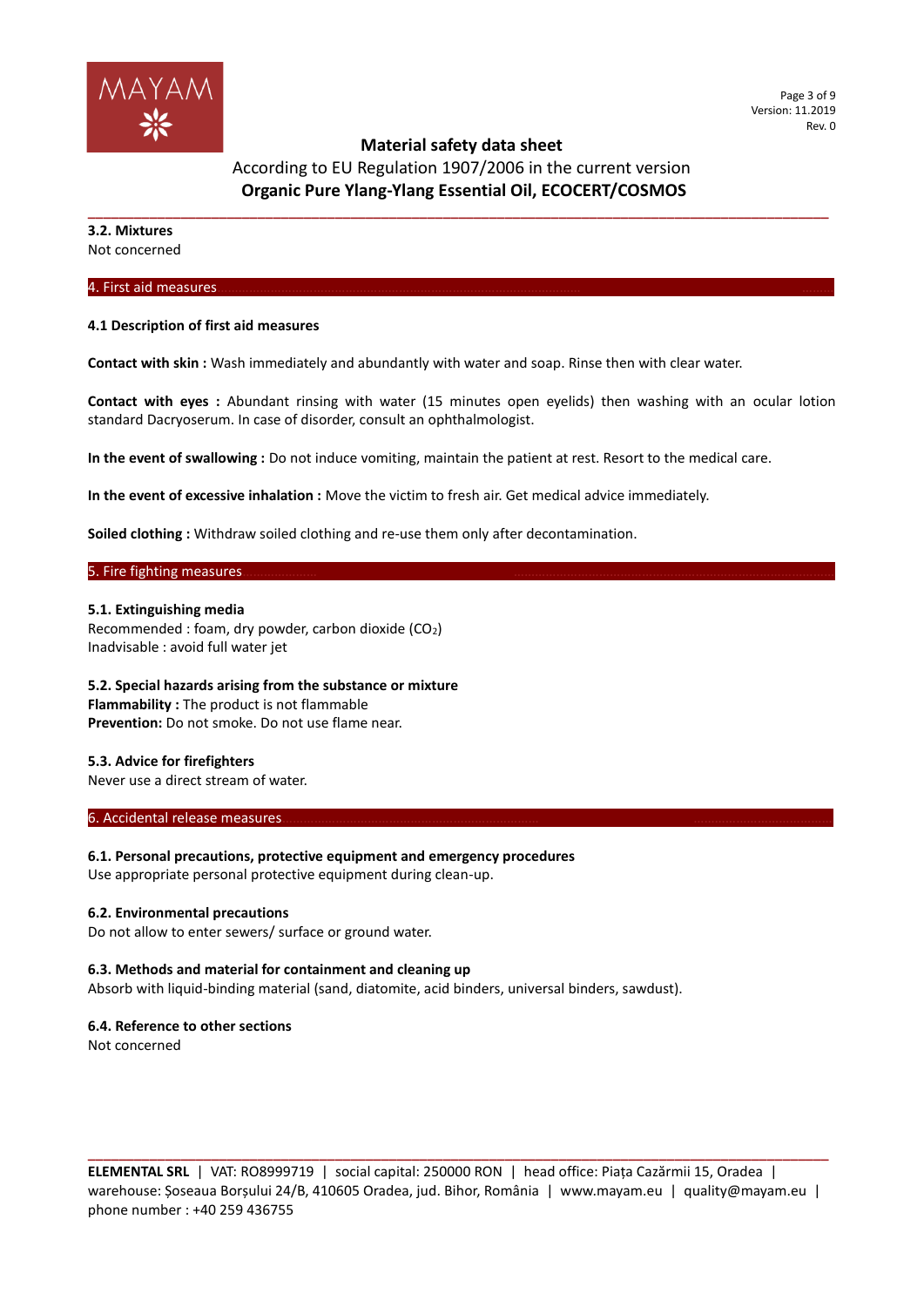

Page 4 of 9 Version: 11.2019 Rev. 0

# According to EU Regulation 1907/2006 in the current version **Organic Pure Ylang-Ylang Essential Oil, ECOCERT/COSMOS**

**\_\_\_\_\_\_\_\_\_\_\_\_\_\_\_\_\_\_\_\_\_\_\_\_\_\_\_\_\_\_\_\_\_\_\_\_\_\_\_\_\_\_\_\_\_\_\_\_\_\_\_\_\_\_\_\_\_\_\_\_\_\_\_\_\_\_\_\_\_\_\_\_\_\_\_\_\_\_\_\_\_\_\_\_\_\_\_\_\_\_\_\_\_\_\_\_** 7. Handling and storage.

### **7.1. Precautions for safe handling**

Close packing after use. Reproduce labeling if transferred in another container.

### **7.2. Conditions for safe storage, including any incompatibilities**

-Avoid any useless exposure. Keep away from food and drinks.

-Preserve only in the container of origin in a clean and dry place. Keep the containers closed when not in use. -Do not leave it near heat source, direct rays of the sun.

### **7.3. Specific end use(s)**

Wash hands and any other area exposed with soap and water before eating, drinking, smoking and before leaving work.

### 8. Exposure controls / personal protection

#### **8.1. Control parameters**

Not concerned

#### **8.2. Exposure controls**

**General protective and hygienic measures:** Avoid skin and eyes contact. Keep away from foodstuffs, beverages and feed. Wash hands before breaks and at the end of work.

#### **Personal Protection :**

- Hand protection: Wear gloves.

- Eye protection: Wear glasses.
- Respiratory protection : Wear a mask.

-Ingestion : Do not use, drink and smoke during use.

#### 9. Physical and chemical properties

### **9.1. Information on basic physical and chemical properties**

Odor : Flowery, fresh, very perfumed Color : [Pale yellow ; Dark yellow] Texture : Liquid

#### **9.2. Other information**

Flash point (°C) : +70 Refractive index at 20°C : [1.500 ; 1.520] Relative density at 20°C : [0.905 ; 0.945] Angular rotation at 20°C (°) : [-80 ; -35]

### 10. Stability and reactivity.

**10.1. Reactivity** Not concerned

**ELEMENTAL SRL** | VAT: RO8999719 | social capital: 250000 RON | head office: Piața Cazărmii 15, Oradea | warehouse: Șoseaua Borșului 24/B, 410605 Oradea, jud. Bihor, România | www.mayam.eu | quality@mayam.eu | phone number : +40 259 436755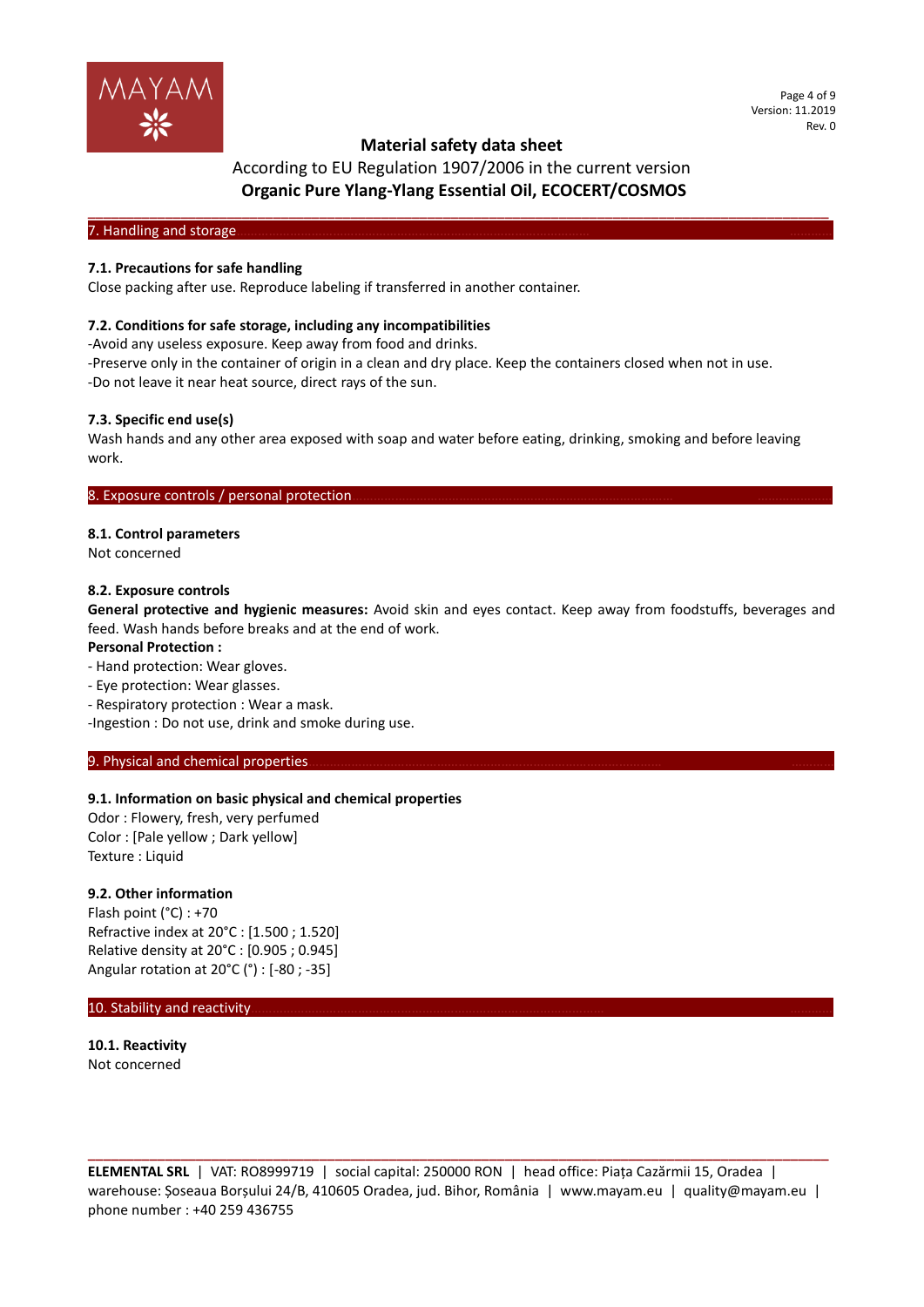

Page 5 of 9 Version: 11.2019 Rev. 0

# **Material safety data sheet**

According to EU Regulation 1907/2006 in the current version **Organic Pure Ylang-Ylang Essential Oil, ECOCERT/COSMOS**

**\_\_\_\_\_\_\_\_\_\_\_\_\_\_\_\_\_\_\_\_\_\_\_\_\_\_\_\_\_\_\_\_\_\_\_\_\_\_\_\_\_\_\_\_\_\_\_\_\_\_\_\_\_\_\_\_\_\_\_\_\_\_\_\_\_\_\_\_\_\_\_\_\_\_\_\_\_\_\_\_\_\_\_\_\_\_\_\_\_\_\_\_\_\_\_\_**

**10.2. Chemical stability** Not concerned

# **10.3. Possibility of hazardous reactions**

Not concerned

**10.4. Conditions to avoid** Not concerned

### **10.5. Incompatible materials**

Not concerned

**10.6. Hazardous decomposition products Thermal decomposition / conditions to be avoided:** No decomposition if used according to specifications. **Dangerous decomposition products:** No dangerous decomposition products known.

### 11. Toxicological information

**11.1. Information on toxicological Toxicological Information Acute:** • **Oral** Not determined • **Inhalation** Not determined • **Skin** Not determined

### 12. Ecological information

### **12.1. Toxicity**

Do not leave the product, even diluted or in great quantity, penetrate the ground water, water or the drains.

**12.2. Persistence and degradability**

NOT CONCERNED

# **12.3. Bioaccumulative potential**

NOT CONCERNED

**12.4. Mobility in soil** NOT CONCERNED

**12.5. Results of PBT and vPvB assessment** NOT CONCERNED

**12.6. Other adverse effects** NOT CONCERNED

**ELEMENTAL SRL** | VAT: RO8999719 | social capital: 250000 RON | head office: Piața Cazărmii 15, Oradea | warehouse: Șoseaua Borșului 24/B, 410605 Oradea, jud. Bihor, România | www.mayam.eu | quality@mayam.eu | phone number : +40 259 436755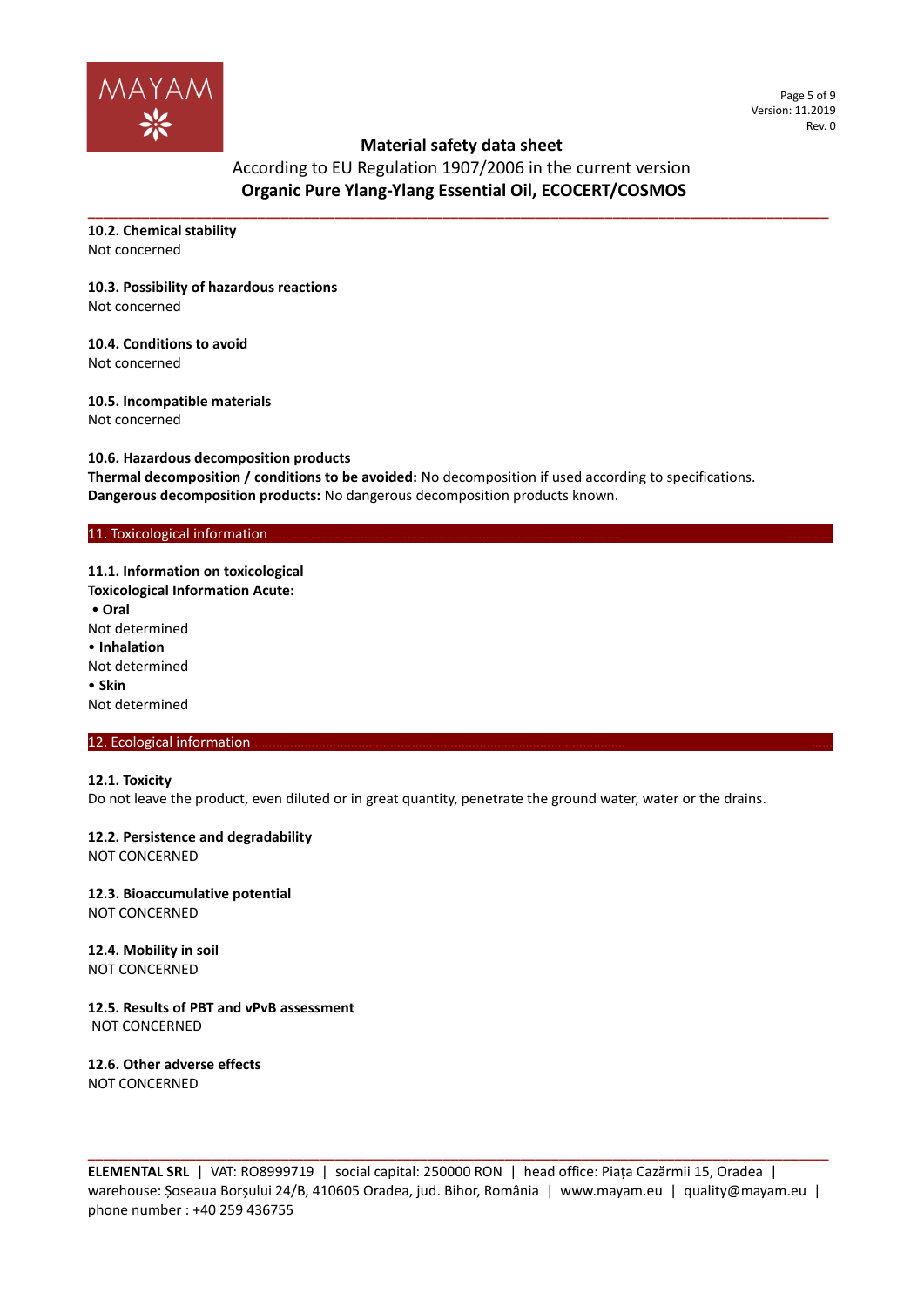

#### Page 6 of 9 Version: 11.2019 Rev. 0

# **Material safety data sheet**

# According to EU Regulation 1907/2006 in the current version **Organic Pure Ylang-Ylang Essential Oil, ECOCERT/COSMOS**

**\_\_\_\_\_\_\_\_\_\_\_\_\_\_\_\_\_\_\_\_\_\_\_\_\_\_\_\_\_\_\_\_\_\_\_\_\_\_\_\_\_\_\_\_\_\_\_\_\_\_\_\_\_\_\_\_\_\_\_\_\_\_\_\_\_\_\_\_\_\_\_\_\_\_\_\_\_\_\_\_\_\_\_\_\_\_\_\_\_\_\_\_\_\_\_\_**

#### 13. Disposal considerations

#### **13.1. Waste treatment methods**

**Product :** Recommendation : Does not have to be disposed of with waste . Do not let penetrate the sewers. **Not cleaned packing :** Recommendation : Evacuation in accordance with regulations.

#### 14. Transport information ADR / RID NOT REGULATED IMDG NOT REGULATED IATA NOT REGULATED

### **14.1. UN number**

ADR : NOT REGULATED IMDG: NOT REGULATED IATA : NOT REGULATED

### **14.2. UN proper shipping name**

ADR : NOT REGULATED IMDG: NOT REGULATED IATA : NOT REGULATED

### **14.3. Transport hazard class(es)**

ADR : NOT REGULATED IMDG: NOT REGULATED IATA : NOT REGULATED

### **14.4. Packing group**

ADR : NOT REGULATED IMDG: NOT REGULATED IATA : NOT REGULATED

### **14.5. Environmental hazards**

IMDG : NOT REGULATED Marine pollutant(s) : Not concerned

### **14.6. Special precautions for user**

Not concerned

**14.7. Transport in bulk according to Annex II of MARPOL73/78 and the IBC Code** Not concerned

#### 15. Regulatory information

### **15.1. Safety, health and environmental regulations/legislation specific for the substance or mixture** Not concerned

**ELEMENTAL SRL** | VAT: RO8999719 | social capital: 250000 RON | head office: Piața Cazărmii 15, Oradea | warehouse: Șoseaua Borșului 24/B, 410605 Oradea, jud. Bihor, România | www.mayam.eu | quality@mayam.eu | phone number : +40 259 436755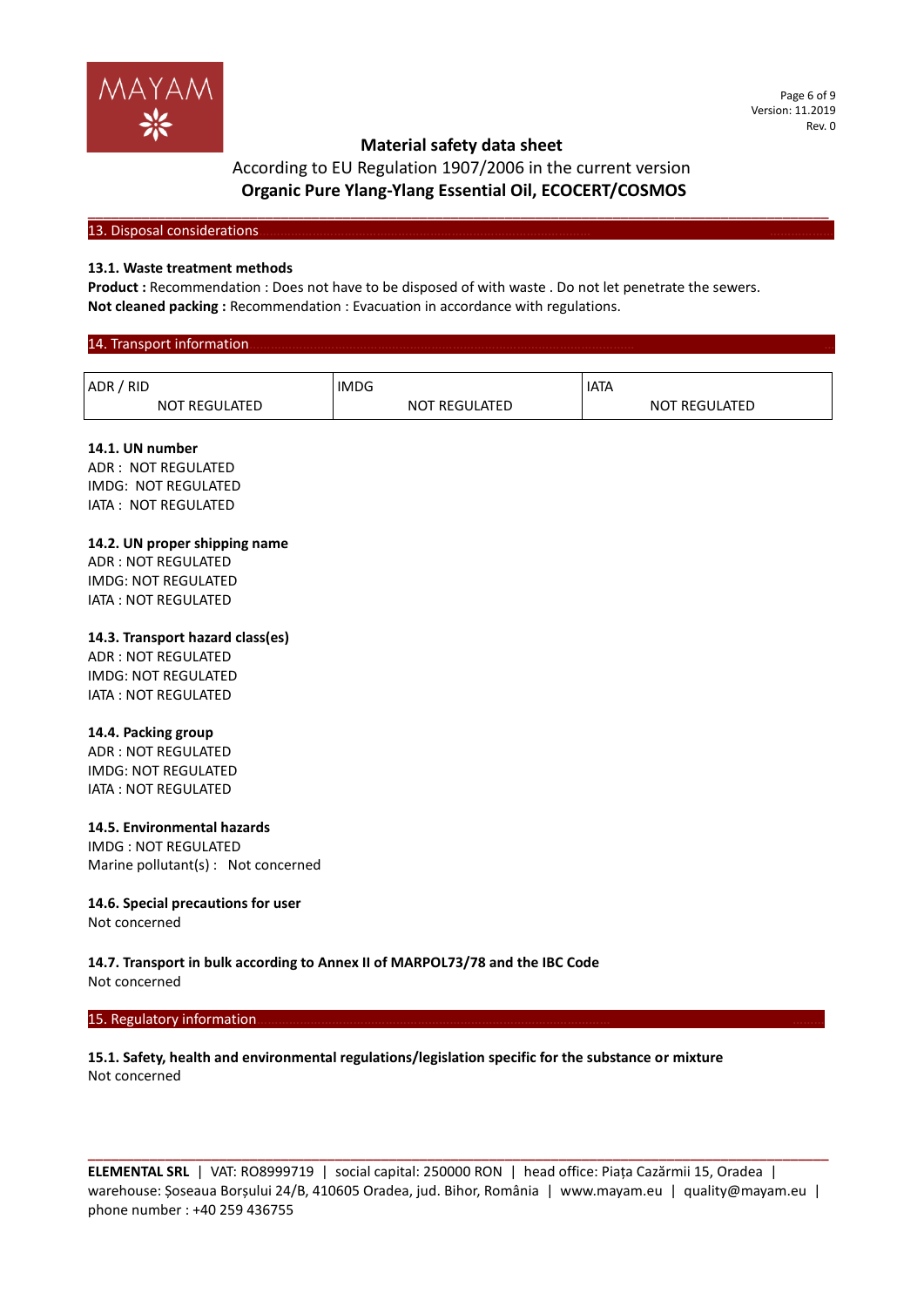

According to EU Regulation 1907/2006 in the current version **Organic Pure Ylang-Ylang Essential Oil, ECOCERT/COSMOS**

**\_\_\_\_\_\_\_\_\_\_\_\_\_\_\_\_\_\_\_\_\_\_\_\_\_\_\_\_\_\_\_\_\_\_\_\_\_\_\_\_\_\_\_\_\_\_\_\_\_\_\_\_\_\_\_\_\_\_\_\_\_\_\_\_\_\_\_\_\_\_\_\_\_\_\_\_\_\_\_\_\_\_\_\_\_\_\_\_\_\_\_\_\_\_\_\_**

**15.2. Chemical safety assessment**

Not concerned

### 16. Additional information.

### **16.1. Full H sentences text in point 3 :**

- H226 Flammable liquid and vapor.
- H302 Harmful if swallowed.
- H304 May be fatal if swallowed and enters airways.
- H315 Causes skin irritation.
- H317 May cause an allergic skin reaction.
- H319 Causes serious eye irritation.
- H361 Suspected of damaging fertility or the unborn child.
- H400 Very toxic to aquatic life.
- H411 Toxic to aquatic life with long lasting effects.
- H412 Harmful to aquatic life with long lasting effects.

Material security data sheet according to 2001/58/CEE.

### **16.2. Abbreviations:**

ADR: European Agreement concerning the International Carriage of Dangerous Goods by Road.

CAS: Chemical Abstracts Service (division of the American Chemical Society).

CLP: Classification, Labeling, Packaging.

DNEL: Derived No Effect Level.

EINECS: European Inventory of Existing Commercial Chemical Substances.

GHS: Globally Harmonized System of Classification and Labeling of Chemicals.

IATA: International Air Transport Association.

IATA-DGR: Dangerous Goods Regulation by the "International Air Transport Association" (IATA).

ICAO: International Civil Aviation Organization.

ICAO-TI: Technical Instructions by the "International Civil Aviation Organization" (ICAO).

IMDG: International Maritime Code for Dangerous Goods.

INCI: International Nomenclature of Cosmetic Ingredients.

LTE: Long-term exposure.

PNEC: Predicted No Effect Concentration.

RID: Regulation Concerning the International Transport of Dangerous Goods by Rail.

STE: Short-term exposure.

STEL: Short Term Exposure limit.

STOT: Specific Target Organ Toxicity.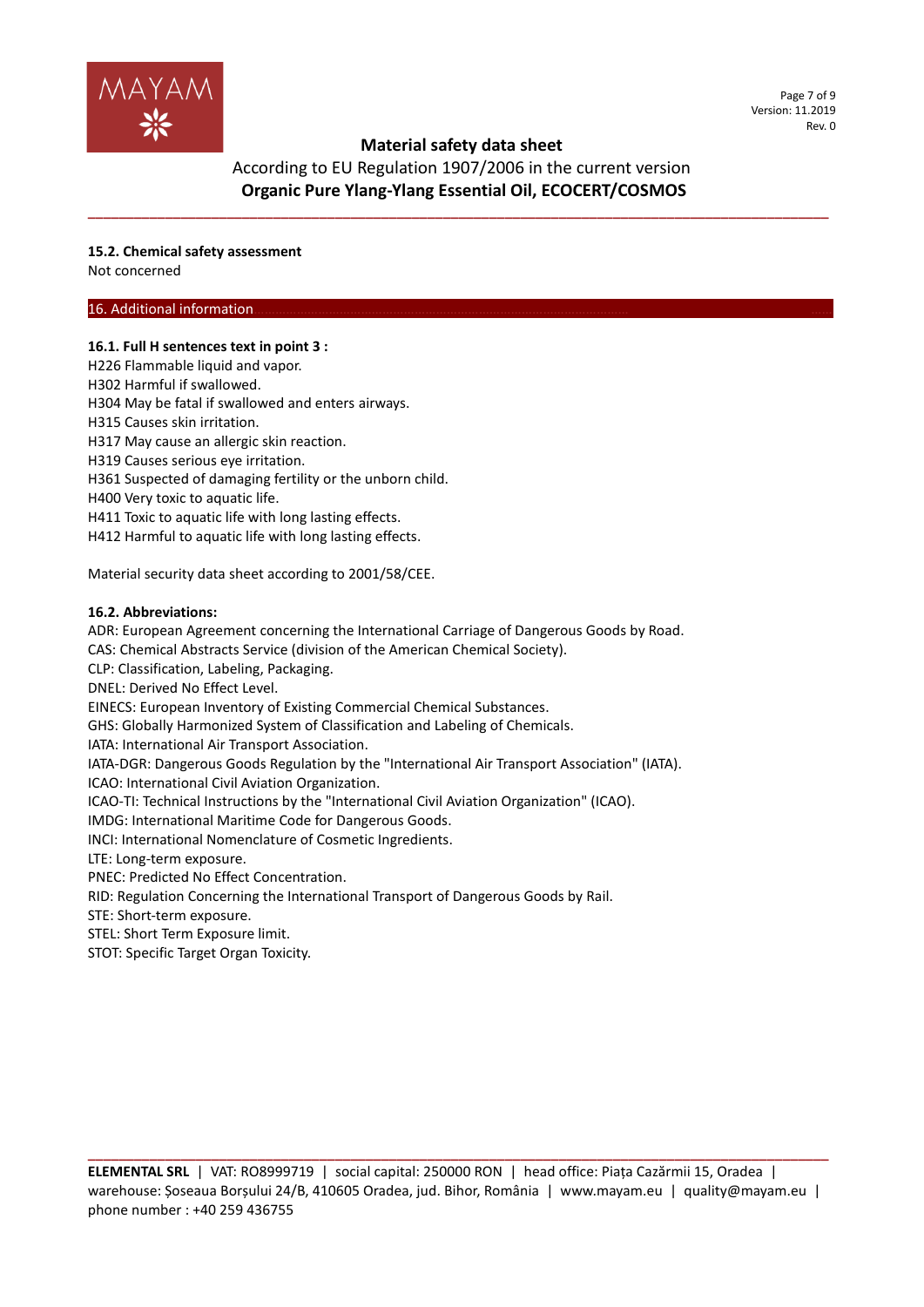

According to EU Regulation 1907/2006 in the current version **Organic Pure Ylang-Ylang Essential Oil, ECOCERT/COSMOS**

**\_\_\_\_\_\_\_\_\_\_\_\_\_\_\_\_\_\_\_\_\_\_\_\_\_\_\_\_\_\_\_\_\_\_\_\_\_\_\_\_\_\_\_\_\_\_\_\_\_\_\_\_\_\_\_\_\_\_\_\_\_\_\_\_\_\_\_\_\_\_\_\_\_\_\_\_\_\_\_\_\_\_\_\_\_\_\_\_\_\_\_\_\_\_\_\_**

| <b>Compounds</b>                                                      | C.A.S          | % Natural                | % Synthetic    | % Total                  |
|-----------------------------------------------------------------------|----------------|--------------------------|----------------|--------------------------|
| 3 and 4-(4-Hydroxy-4-methylpentyl)-3-<br>cyclohexene-1-carboxaldehyde | 31906-04-4     |                          |                |                          |
| alpha-Amylcinnamyl alcohol                                            | 101-85-9       | $\frac{1}{2}$            |                |                          |
| alpha-Amylcinnamaldehyde                                              | 122-40-7       |                          |                |                          |
| alpha-Hexylcinnamaldehyde                                             | 101-86-0       | $\overline{\phantom{a}}$ | $\overline{a}$ | $\overline{\phantom{a}}$ |
| alpha-iso-Methylionone                                                | 127-51-5       |                          |                |                          |
| Anisyl alcohol                                                        | 105-13-5       | $\overline{a}$           |                |                          |
| Benzyl alcohol                                                        | 100-51-6       | 0,5000                   | $\overline{a}$ | 0,5000                   |
| Benzyl benzoate                                                       | 120-51-4       | 15,0000                  |                | 15,0000                  |
| Benzyl cinnamate                                                      | 103-41-3       | $\overline{a}$           |                |                          |
| Benzyl salicylate                                                     | 118-58-1       | 5,0000                   | $\overline{a}$ | 5,0000                   |
| Cinnamaldehyde                                                        | 104-55-2       | 0,2000                   | $\overline{a}$ | 0,2000                   |
| Cinnamyl alcohol                                                      | 104-54-1       | 0,2000                   |                | 0,2000                   |
| Citral                                                                | 5392-40-5      | 0,2000                   |                | 0,2000                   |
| Coumarin                                                              | $91 - 64 - 5$  | $\overline{a}$           | $\overline{a}$ | $\overline{a}$           |
| dl-Citronellol                                                        | 106-22-9       |                          |                |                          |
| d-Limonene                                                            | 5989-27-5      | 0,2000                   |                | 0,2000                   |
| Eugenol                                                               | 97-53-0        | 1,0000                   | $\overline{a}$ | 1,0000                   |
| Farnesol                                                              | 4602-84-0      | 5,0000                   |                | 5,0000                   |
| Geraniol                                                              | $106 - 24 - 1$ | 2,0000                   |                | 2,0000                   |
| Hydroxycitronellal                                                    | 107-75-5       |                          | $\overline{a}$ |                          |
| Isoeugenol                                                            | 97-54-1        | 1,0000                   | $\overline{a}$ | 1,0000                   |
| Linalool                                                              | 78-70-6        | 6,0000                   |                | 6,0000                   |
| Methyl 2-octynoate                                                    | 111-12-6       | $\overline{a}$           |                |                          |
| Oakmoss absolute                                                      | 9000-50-4, 689 | $\overline{\phantom{a}}$ | $\overline{a}$ | $\overline{a}$           |
| p-t-Butyl-alpha-methylhydrocinnamic<br>aldehyde                       | 80-54-6        |                          |                |                          |
| Treemoss (E. furfurac.)                                               | 68648-41-9, 68 | $\overline{\phantom{a}}$ | $\overline{a}$ | $\overline{a}$           |

# **DECLARATION OF ALLERGENS**

7th Amendment to Directive 76/768/EC, annex III, part I (2003/15/EC)

**ELEMENTAL SRL** | VAT: RO8999719 | social capital: 250000 RON | head office: Piața Cazărmii 15, Oradea | warehouse: Șoseaua Borșului 24/B, 410605 Oradea, jud. Bihor, România | www.mayam.eu | quality@mayam.eu | phone number : +40 259 436755